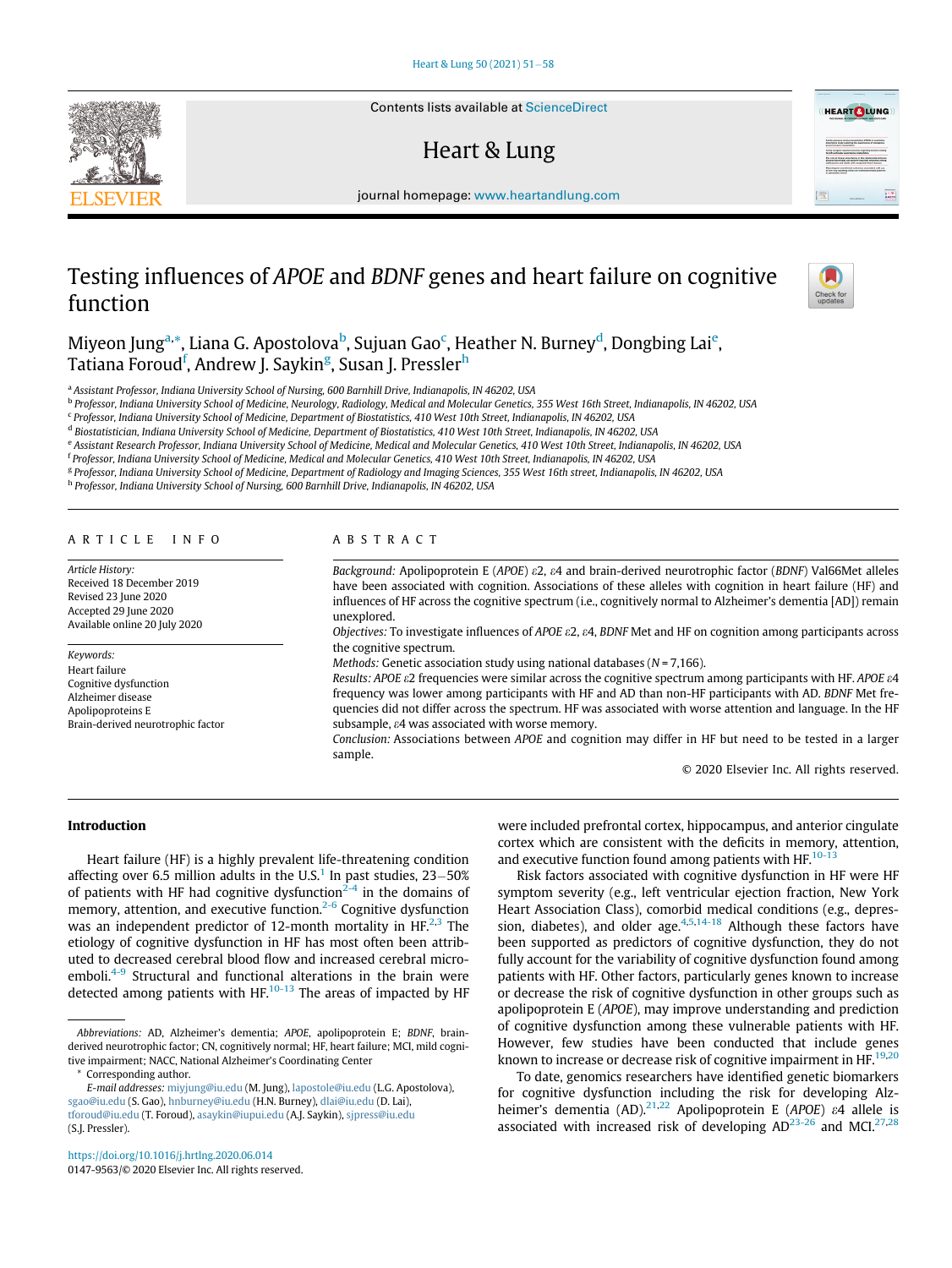The results of a meta-analysis showed that people who carried one copy of  $\epsilon$ 4 ( $\epsilon$ 3/ $\epsilon$ 4 heterozygotes) had 4.3 times greater odds of developing late-onset AD compared with people who had APOE  $\epsilon^2/\epsilon^2$ genotype among people with reported White race. $^{29}$  $^{29}$  $^{29}$  A longitudinal study among 607 elderly adults (93% White race) from the Religious Order Study in the U.S. showed that the people who carried at least one APOE  $\varepsilon$ 4 had 1.4-fold increased risk of developing MCI.<sup>[28](#page-6-13)</sup> The frequency of having at least one APOE e4 allele is 33% in the general U.S. population but increases to 58% in the U.S. older adult population with AD ( $> 60$  years).<sup>[24](#page-6-15)</sup> The frequency of APOE  $\varepsilon$ 4 varies widely by ancestry, ranging from 8% to  $41\%^{30,31}$  $41\%^{30,31}$  $41\%^{30,31}$  $41\%^{30,31}$  For example, in a literature review study investigating APOE allele distributions in the world, the frequency of APOE e4 was 15% in White race and 25% in African Amer-ican race.<sup>[30](#page-6-16),[31](#page-6-17)</sup>

In contrast to APOE  $\varepsilon$ 4, the presence of the APOE  $\varepsilon$ 2 allele appears to have a protective effect on cognitive function and may delay the development of AD.<sup>[23](#page-6-11),[26](#page-6-18),[32](#page-6-19)</sup> The results of a meta-analysis showed that people who had one copy of  $\epsilon$ 2 ( $\epsilon$ 2/ $\epsilon$ 3 heterozygotes) were less likely to develop late-onset AD ( $OR = 0.6$ ) compared with people who had APOE  $\epsilon$ 3/ $\epsilon$ 3 genotype among people with reported White.<sup>[29](#page-6-14)</sup> In a study among 115 people with autopsy-confirmed late-onset AD and 243 control participants without AD, APOE  $\varepsilon 2/\varepsilon 3$  was the least frequent genotype (1% of the AD and 16% of the controls) and having one  $\epsilon$ 2 allele was protective from developing AD (OR =  $0.25$ ).<sup>[32](#page-6-19)</sup> The estimated prevalence of APOE  $\epsilon$ 2 allele is 14% in the U.S. population, but it is only about 4% in the AD population among adults over 60 years old.<sup>[24](#page-6-15)</sup> The frequency of APOE  $\epsilon$ 2 varies by ancestry, ranging from 0% in Native American people to 14.5% in Papuans people.<sup>[29-31](#page-6-14)</sup>

Another possible genetic biomarker of cognitive dysfunction is brain-derived neurotrophic factor (BDNF) Val66Met polymorphism. BDNF is associated with the promotion of survival and growth of neurons.[33](#page-6-20) The BDNF Met allele (rs6265) has been associated with poor memory and learning among healthy individuals, older adults who reported race as White, patients with bipolar disease and schizophrenia, and persons with preclinical AD.[34-36](#page-6-21) However, the results of research on these associations are mixed. In a study using Alzheimer's Disease Neuroimaging Initiative (ADNI) data, no significant differences were found in hippocampal volumes and memory func-tion between people with and without Met allele.<sup>[37](#page-6-22)</sup> Another study conducted in Scotland ( $N = 904$ ) found that people with Met/Met genotype had better cognition than those with Val/Met and Val/Val genotypes.<sup>[38](#page-6-23)</sup> The frequency of BDNF Met allele varies across different populations, ranging from  $0\%$  to 72%.<sup>[39](#page-6-24)</sup> For instance, frequencies are very low among people from Sub-Saharan Africa (e.g., Mbuti Pygmies, Yoruba) and people who are American Indians (e.g., Piacoco, Karitiana) but high among Asian populations (e.g., Chinese, Japanese). $39 \text{ In}$  $39 \text{ In}$ a U.S. sample of healthy adults ( $N = 133$ ) the frequency of BDNF Met allele was  $32\%$ <sup>[33](#page-6-20)</sup>

Despite the advances in genomics research related to cognitive dysfunction, two studies have been reported in the HF literature in which the allelic frequencies were studied of APOE  $\varepsilon$ 4 and  $\varepsilon$ 2, and BDNF Val66Met. In a small sample of 29 patients with HF (76% White), 24% had at least one APOE  $\varepsilon$ 4 allele,<sup>[19](#page-6-7)</sup> 21% had one APOE  $\varepsilon$ 2 allele,  $19$  and 32% had at least one BDNF Met allele.<sup>[40](#page-6-25)</sup> In a sample of 62 patients with HF in Netherlands, 33% had at least one APOE e4 allele and having  $\varepsilon$ 4 allele was associated with poorer cognitive function as measured by a neuropsychological battery examining 5 cognitive domains of memory, executive function, visuospatial function, language, and mental speed/attention.[20](#page-6-8) In summary, little is known about APOE  $\varepsilon$ 2 and BDNF Met alleles in relation to cognitive dysfunction in HF. The frequencies of APOE  $\varepsilon$ 4 allele were different between the two HF study samples. Presence of  $\varepsilon$ 4 allele may have the same negative influences in cognition in HF. However, the small sample sizes of these studies limit the conclusions that can be drawn and our understanding of the genetic risk factors for cognitive dysfunction in patients with HF.

Another limitation of past research about HF and cognitive dysfunction is the exclusion of HF patients with known MCI and  $AD^{2,20,40,41}$  $AD^{2,20,40,41}$  $AD^{2,20,40,41}$  $AD^{2,20,40,41}$  $AD^{2,20,40,41}$  $AD^{2,20,40,41}$  $AD^{2,20,40,41}$  $AD^{2,20,40,41}$  which may have led to an incomplete understanding of cognitive dysfunction in HF. For example, the genomic biomarkers associated with cognitive dysfunction may be uncovered only in part by excluding patients with MCI and AD who had more serious cognitive dysfunction. Another limitation to be considered is lack of reference groups of AD and MCI without HF to compare cognitive dysfunction. Previous studies in HF, healthy adults without HF and without AD or MCI were recruited as a reference group to compare cognitive dysfunction.[4](#page-6-3),[15,](#page-6-27)[20](#page-6-8) Although AD people without HF would be a good reference group in the other end of cognitive spectrum, people with AD or MCI but without HF may not have been designed as reference groups in HF studies. These limitations are missed opportunities to better understand cognitive dysfunction in HF and learn from genomics developments in AD research.

To address these limitations, this study was conducted to investigate influences of HF and genetic factors (i.e., APOE  $\epsilon$ 2 and  $\epsilon$ 4, and BDNF Met) on cognitive function among adults with and without HF and with and without symptomatic cognitive impairment (i.e., MCI and AD). The specific aims were to: 1) compare differences in the frequencies of APOE e2 and e4 and BDNF Met alleles among six groups of participants with and without HF who have normal cognition, MCI, or AD; 2) evaluate the relationships between HF and cognitive function (i.e., memory, attention, executive function, and language) after controlling for APOE  $\varepsilon$ 2 and  $\varepsilon$ 4, BDNF Met, and covariates (i.e., age, gender, education, comorbidities); and 3) examine the association between APOE  $\epsilon$ 2 and  $\epsilon$ 4 and BDNF Met and cognitive function in the HF subsample.

## Methods

This study was a genetic association study using secondary data analysis.

### Source data

Baseline cognitive and APOE genotype data were obtained from the National Alzheimer's Coordinating Center (NACC) database<sup>[42](#page-6-28),[43](#page-6-29)</sup> and BDNF Val66Met genotype data were retrieved from Alzheimer's Disease Genetic Consortium database in September 2017. All participants in the database were included if they had documented history of HF (either yes or no), clinical diagnosis of cognitively normal (CN), MCI or AD, available neuropsychological tests, and genetic information. A total of 7328 participants' data were identified. Data from participants with reported White race were included. Data from participants with reported non-White race were not included because the sample size was small and would not be informative for analyses because of differ-ences in genetic population structure.<sup>[30](#page-6-16),[31](#page-6-17),[39](#page-6-24)</sup> The final sample consisted of 7166 participants.

History of HF was obtained from the NACC Uniform Data Set.<sup>[42,](#page-6-28)[43](#page-6-29)</sup> HF diagnosis was self-reported. Age, years of education, and gender were included to describe the sample and adjust performance on neuropsychological tests. Comorbidities (e.g., depression, stroke, transient ischemic attack, atrial fibrillation) were included as possible covariates.

Clinical diagnosis of cognitive impairment (i.e., CN, MCI, and AD) and neuropsychological test scores were retrieved from the NACC Uniform Data Set. $42$  The following cognitive domains and measures were included in the analyses: verbal memory as measured by Logical Memory Test delayed recall; attention as measured by Digit Span Forward and Trail Making Test A; executive function as measured by Trail Making B and Digit Symbol Test; and language as measured by Category Fluency Test (Animals and Vegetables) and Boston Naming Test. The domains were chosen because they are the most common deficits among those with HF.<sup>[2-6](#page-6-1)</sup>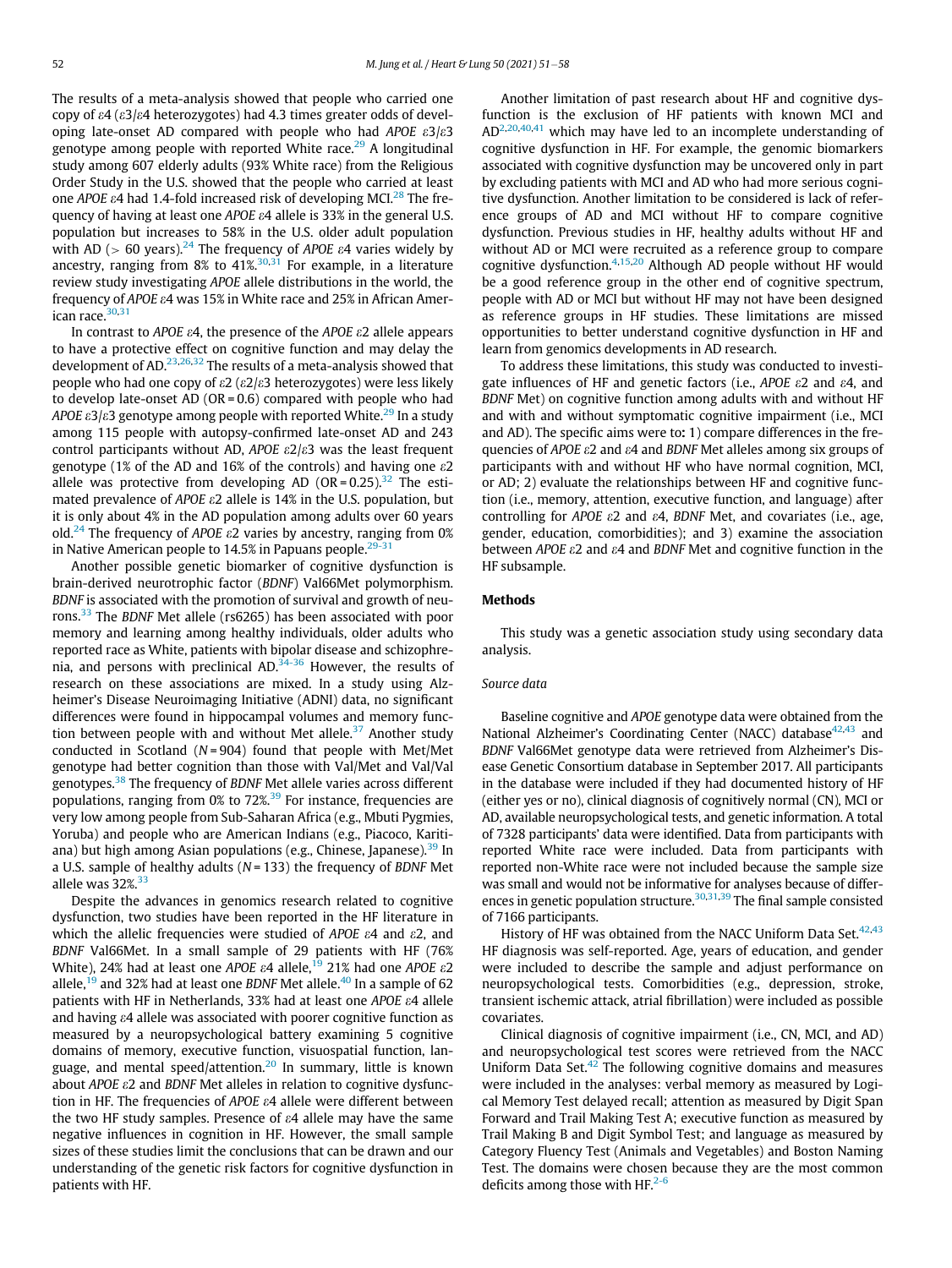Age, education, and gender-corrected z scores of neuropsychological tests were used as measures of cognitive function in the analysis. Higher z scores indicate better cognitive function. For each cognitive domain score, composite z scores were calculated by averaging the z scores when there were two and more tests used to examine one cognitive domain.

## Statistical analysis

Descriptive statistics (e.g., frequencies and percentages for nominal; mean and standard deviation for quantitative variables) and logistic regression analyses were used to describe the sample and study variables and compare HF and non-HF groups.

For aim 1, absolute and relative frequencies of the alleles (APOE  $\varepsilon$ 2 and  $\varepsilon$ 4 and BDNF Met) were calculated<sup>[60](#page-7-0)</sup> among the six groups of participants with and without HF who have normal cognition, MCI, and AD. Pearson's chi-squared tests were computed to make comparisons of the categorical variables. Bonferroni correction was applied for pairwise comparisons, resulting in different statistically significant thresholds for different analyses as referenced in the results section. Post hoc analysis of BDNF Met allelic frequencies was completed after controlling for the presence of depression, which has shown relationships with BDNF genotypes in the literature. $44,45$  $44,45$  $44,45$ 

The analysis for aim 2, investigating the relationship between HF and cognitive function, was completed using simultaneous multiple linear regressions controlling for APOE  $\epsilon$ 2 and  $\epsilon$ 4 and BDNF Met carrier status in the full sample. Comorbid conditions of atrial fibrillation, depression, and stroke or transient ischemic attack were included as covariates.

The analysis for aim 3, investigating the relationships between the genetic factors (i.e., APOE  $\epsilon$ 2,  $\epsilon$ 4, and BDNF Met) and cognitive function in HF, was completed using simultaneous multiple linear regressions (see Aim 2 analysis) in the HF subsample. Analyses were completed using SAS version 9.4. The significance level was set at  $p < 0.05$ .

### Results

<span id="page-2-0"></span>Data from 7166 participants were included in this study. Of these participants, 174 (2.4%) had HF. Participants' characteristics are presented in [Table 1](#page-2-0). Compared with participants without HF, those with HF were older ( $p < 0.0001$ ) and had fewer years of education ( $p < 0.0001$ ), lower diastolic blood pressure ( $p <$ 0.0001), and more comorbid conditions ( $p = 0.003 \sim 0.0001$ ). HF and non-HF participants also differed in terms of their level of cognitive impairment (i.e., CN, MCI, and AD) ( $p = 0.0191$ ). Specifically, compared to non-HF participants, participants with HF were more likely to have cognitive impairment; they were almost twice as likely to have MCI (OR =  $1.82$ ; 95% CI =  $1.14 - 2.91$ ) and 1.39 times more likely to have AD (OR = 1.39, 95% CI =  $1.01$  -1.93).

#### Aim 1. Frequencies of APOE e2, e4, and BDNF Met alleles

The frequencies of the three alleles across our six comparison groups determined by presence or absence of HF and cognitive impairment (CN, MCI and AD) are shown in [Fig. 1](#page-3-0). The percent of participants having at least one APOE e2 allele ranged from 7.8% to 14.9%. The frequencies differed across the groups ( $x^2$  = 79.12, p = <0.0001). The Bonferroni-corrected significance threshold for between group comparisons for these analyses was  $p < 0.0033$ . Among non-HF participants, the frequency of APOE  $\epsilon$ 2 was significantly higher in the CN group compared with the MCI group (14.9% vs. 9.6%,  $x^2 = 13.02$ ,  $p = 0.0003$ ) and AD group (14.9% vs. 7.8%,  $x^2 = 74.65$ ,  $p = \langle 0.0001 \rangle$ . However, HF participants had similar  $\varepsilon$ 2 frequencies regardless of cognitive impairment status (13.3% in CN group vs. 12.5% in MCI group,  $p = 0.9162$ ; 13.3% in CN group vs. 12.0% in AD group,  $p = 0.8061$ ).

The frequencies of APOE  $\varepsilon$ 4 ranged from 14.7% to 58.8% ([Fig. 1\)](#page-3-0). Compared with non-HF participants with AD, HF participants with AD had a significantly lower  $\epsilon$ 4 frequency (58.8% vs. 38.7%, respectively;  $x^2 = 12.12$ ,  $p = 0.0005$ ). There was no statistically significant difference in e4 frequencies between MCI and CN participants with and without HF (HF with MCI =  $37.5\%$  vs. non-HF with MCI =  $45.5\%$ ,  $x^{2} = 0.59$ , p = 0.4419; HF with CN = 14.7% vs. non-HF with CN = 27.8%,  $x^2$  = 6.32, p = 0.0119) at the p value of 0.0033 with the Bonferroni correction.

Although the frequency of  $\varepsilon$ 4 allele appeared higher among HF participants with MCI compared with HF participants with CN, it was not statistically significant ( $x^2$ = 5.88, p = 0.0153) at the p value of 0.0033. Among non-HF participants with MCI, e4 frequency was significantly higher than the  $\varepsilon$ 4 frequency among non-HF participants with CN. In both the HF and non-HF groups higher  $\varepsilon$ 4 frequencies were reported among participants with AD than among those who are CN.

| Table 1                                           |
|---------------------------------------------------|
| Participant Characteristics at Baseline (N=7,166) |

| Characteristics mean $\pm$ SD or n (%) | HF $(n = 174)$    | Non-HF $(n = 6,992)$ | t or $x^2$ | p           |
|----------------------------------------|-------------------|----------------------|------------|-------------|
| Age, years                             | $83.7 + 8.65$     | $74.6 + 9.05$        | $-13.19$   | ${<}0.0001$ |
| Gender                                 |                   |                      |            |             |
| Women                                  | 103 (59.2)        | 4,024(57.6)          | 0.1879     | 0.6647      |
| Men                                    | 71 (40.8)         | 3,022(42.3)          |            |             |
| Education, years                       | $14.1 + 3.55$     | $15.7 + 2.94$        | 5.64       | < 0.0001    |
| Diastolic blood pressure, mmHg         | $69.1 \pm 9.81$   | $73.8 \pm 10.35$     | 5.64       | ${<}0.0001$ |
| Systolic blood pressure, mmHg          | $131.8 \pm 19.08$ | $133.6 \pm 18.45$    | 1.18       | 0.2388      |
| Comorbid conditions                    |                   |                      |            |             |
| Depression                             | 35(20.1)          | 886 (12.7)           | 8.3979     | 0.0030      |
| Atrial fibrillation                    | 80(46.8)          | 503(7.2)             | 343.5089   | < 0.0001    |
| Stroke                                 | 26 (14.9)         | 249(3.6)             | 59.2958    | ${<}0.0001$ |
| Transient ischemic attack              | 29(16.7)          | 331(4.8)             | 50.0848    | ${<}0.0001$ |
| Medications                            |                   |                      |            |             |
| Currently take medications             | 165 (96.5)        | 6,373(91.6)          | 5.2473     | 0.0220      |
| Level of cognitive impairment          |                   |                      |            |             |
| Normal cognition                       | 75 (43.1)         | 3,692(52.8)          | 7.9189     | 0.0191      |
| Mild cognitive impairment              | 24(13.8)          | 649(9.3)             |            |             |
| Alzheimer's dementia                   | 75 (43.1)         | 2,651 (37.9)         |            |             |
| Mini-Mental Status Exam                | $24.7 + 6.69$     | $26.1 + 5.52$        | 2.66       | 0.0086      |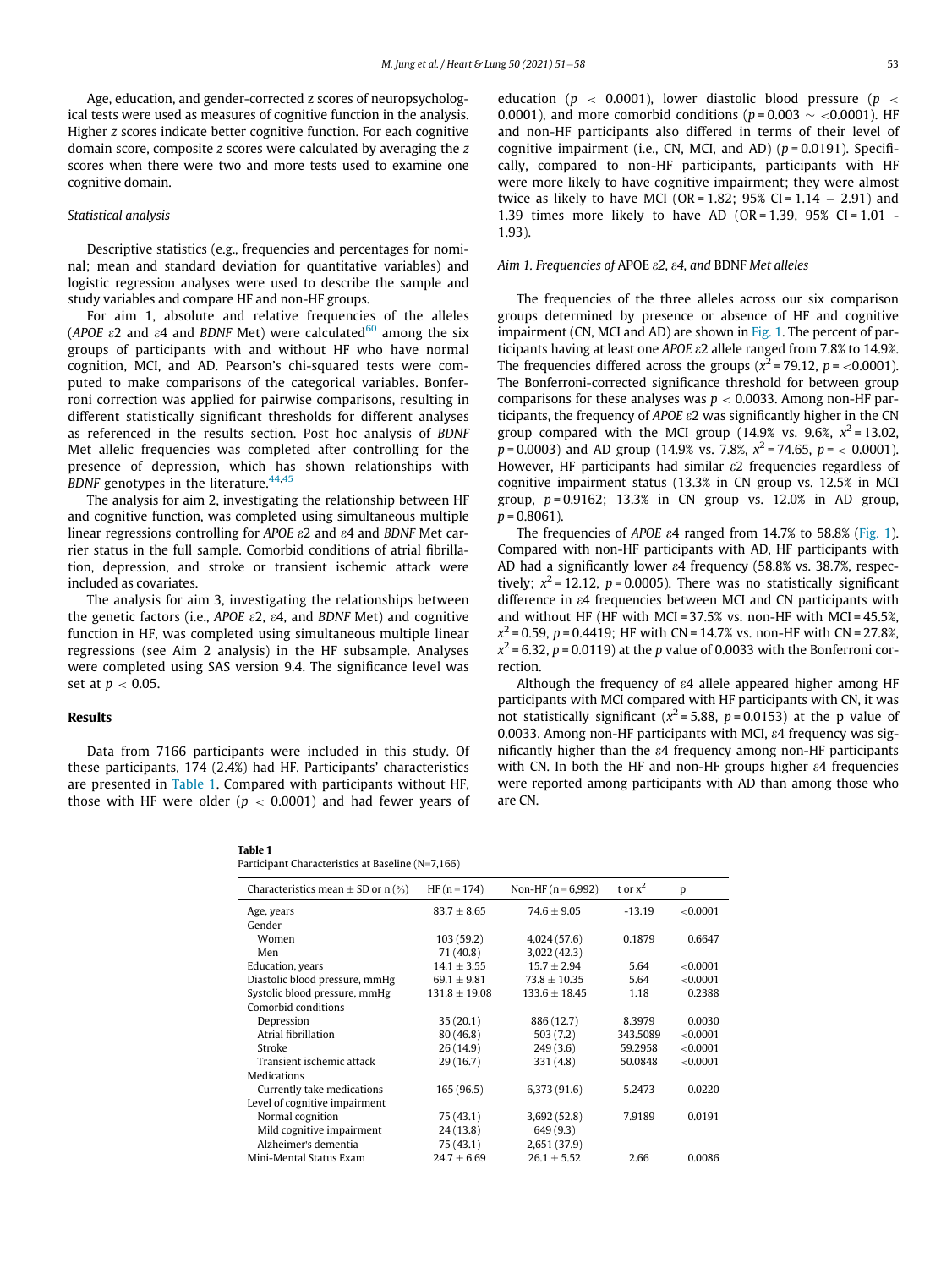<span id="page-3-0"></span>

Fig. 1. Frequencies of APOE  $\epsilon 2$ ,  $\epsilon 4$ , and BDNF Metamong 6 groups of participants with and without HF and with and without cognitive impairment (N = 7166).

BDNF Met frequencies were similar across all groups, ranging from 33.1% to 35.1% ( $x^2 = 2.72$ ,  $p = 0.7423$ ). Post hoc analysis showed no statistically significant difference across the groups after controlling for depression.

## Aim 2. Relationships between HF and cognitive function in the pooled sample

The cognitive function among participants with and without HF and with and without cognitive impairment is presented in [Table 2.](#page-3-1) In multiple linear regressions ( $N = 7166$ ), having history of HF was predictive of worse performance on cognitive function in the domains of attention ( $\beta$  = -0.24, p = 0.0378) and language ( $\beta$  = -0.25,  $p = 0.0238$ ) after controlling for age, gender, education, history of atrial fibrillation, stroke or transient ischemic attack, depression, and genetic factors (i.e., APOE e2, e4, and BDNF Met) ([Table 3](#page-4-0)). In our post hoc analysis, HF remained predictive of worse cognitive function, even after controlling for the clinical diagnosis of cognitive impairment (i.e., MCI and AD) on attention ( $\beta$  = -0.21, p = 0.0305) and language ( $\beta$  = -0.19, p = 0.0191). In addition, HF was predictive of worse executive function ( $\beta$  = -0.28, p = 0.0063), but not verbal memory ( $\beta$  = 0.10,  $p$  = 0.2297).

The presence of APOE  $\epsilon$ 2 was predictive of better cognitive function, while the presence of APOE e4 was predictive of worse cognitive function in all domains of verbal memory, attention, executive function, and language in the pooled sample ([Table 3\)](#page-4-0). The presence of BNDF Met was not predictive of cognitive function.

## Aim 3. Relationships between genetic factors and cognitive function in HF

In the HF subsample ( $n = 174$ ), the presence of APOE  $\varepsilon$ 4 predicted worse verbal memory ( $\beta$  = -0.56, p = 0.0324), but did not predict attention ( $p = 0.5332$ ), executive function ( $p = 0.0770$ ), or language  $(p = 0.0872)$  [\(Table 4](#page-4-1)) after controlling for age, gender, education, history of atrial fibrillation, stroke or transient ischemic attack, and depression. The presence of APOE  $\epsilon$ 2 and BDNF Met were not predictive of cognitive function among participants with HF.

<span id="page-3-1"></span>Table 2

Cognitive function among 6 groups of participants with and without HF and with and without cognitive impairment  $(N=7,166)$ 

| Neuropsychological test raw<br>scores, mean $\pm$ SD | HF with CN<br>$(n=75)$ | HF with MCI<br>$(n=24)$ | HF With AD<br>$(n=75)$ | Non-HF With CN<br>$(n=3,692)$ | Non-HF With<br>$MCI(n=659)$ | Non-HF With<br>$AD(n=2,651)$ | p        |
|------------------------------------------------------|------------------------|-------------------------|------------------------|-------------------------------|-----------------------------|------------------------------|----------|
| Mini-Mental Status Exam                              | $28.6 \pm 1.73$        | $27.2 \pm 2.06$         | $19.5 \pm 7.62$        | $29.1 \pm 1.19$               | $27.4 \pm 2.21$             | $21.4 \pm 6.57$              | < 0.0001 |
| Logical Memory, Delayed recall                       | $11.8 \pm 4.22$        | $7.0 \pm 5.42$          | $3.3 \pm 4.27$         | $12.8 \pm 4.10$               | $7.2 \pm 5.32$              | $2.5 \pm 3.66$               | < 0.0001 |
| Digit Span Forward                                   | $6.6 + 1.05$           | $6.6 \pm 1.20$          | $6.0 + 1.26$           | $6.8 \pm 1.05$                | $6.5 + 1.12$                | $6.1 + 1.31$                 | < 0.0001 |
| Trail Making A                                       | $46.5 \pm 18.90$       | $61.8 \pm 31.66$        | $69.2 \pm 36.10$       | $32.9 \pm 13.85$              | $42.3 \pm 20.02$            | $62.7 \pm 37.80$             | < 0.0001 |
| Trail Making B                                       | $117.8 + 47.44$        | $166.5 + 87.48$         | $220.3 + 86.39$        | $84.1 + 42.00$                | $128.2 + 68.78$             | $187.5 + 90.16$              | < 0.0001 |
| Digit Symbol                                         | $37.8 \pm 10.95$       | $30.8 \pm 13.95$        | $27.8 + 12.22$         | $48.4 \pm 11.71$              | $38.3 \pm 11.31$            | $29.1 \pm 14.22$             | < 0.0001 |
| Category fluency - Animals                           | $18.3 + 4.07$          | $15.1 + 4.55$           | $9.6 + 5.22$           | $21.0 + 5.45$                 | $16.3 + 5.25$               | $11.6 + 5.51$                | < 0.0001 |
| Category fluency - Vegetables                        | $12.3 \pm 3.02$        | $10.6 + 4.17$           | $6.7 + 3.79$           | $15.0 + 4.25$                 | $11.2 + 3.93$               | $7.5 + 4.22$                 | < 0.0001 |
| <b>Boston Naming</b>                                 | $26.4 \pm 2.67$        | $23.7 \pm 6.46$         | $20.0 \pm 6.84$        | $27.7 \pm 2.36$               | $25.6 \pm 3.76$             | $21.1 \pm 7.04$              | < 0.0001 |
| z-scores for each cognitive domain                   |                        |                         |                        |                               |                             |                              |          |
| Verbal memory                                        | $0.20 + 1.05$          | $-0.72 + 1.39$          | $-1.66 \pm 1.10$       | $0.16 + 1.01$                 | $-0.65 \pm 1.37$            | $-1.86 \pm 0.94$             | < 0.0001 |
| Attention                                            | $-0.11 \pm 0.79$       | $-1.25 + 1.14$          | $-1.65 \pm 1.37$       | $0.15 + 0.66$                 | $-0.65 + 0.93$              | $-1.50 + 1.52$               | < 0.0001 |
| <b>Executive function</b>                            | $-0.17 \pm 0.90$       | $-2.60 \pm 1.45$        | $-3.45 \pm 1.29$       | $0.18 \pm 0.76$               | $-1.96 \pm 1.17$            | $-2.97 \pm 1.52$             | < 0.0001 |
| Language                                             | $-0.04 \pm 0.56$       | $-1.00 \pm 1.14$        | $-2.00 \pm 1.15$       | $0.17 \pm 0.67$               | $-0.65 \pm 0.85$            | $-1.74 \pm 1.29$             | < 0.0001 |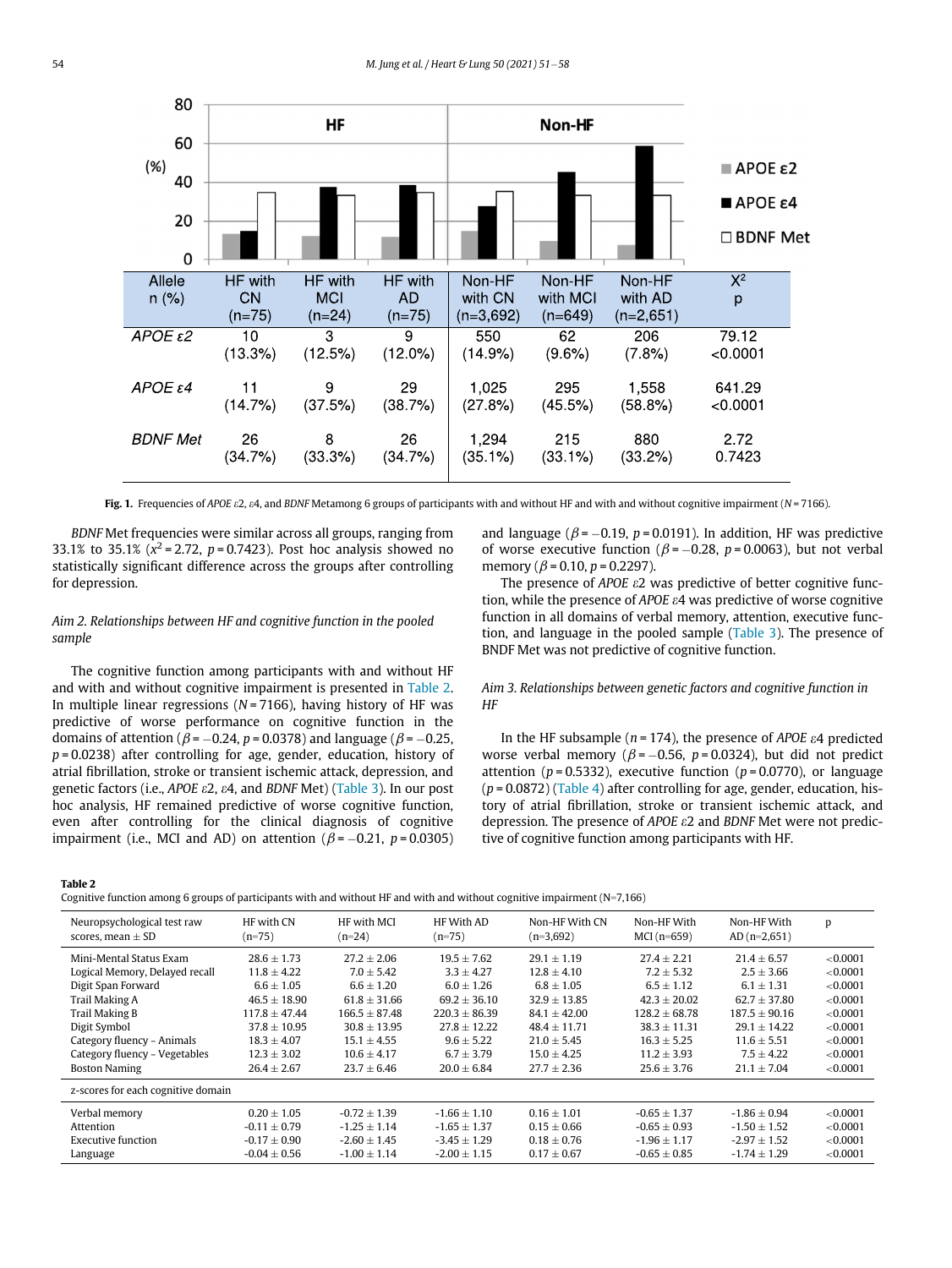## <span id="page-4-0"></span>Table 3

Multiple linear regressions to examine influences of HF on cognitive function ( $N = 7,166$ )

| Predictor variables              | Neuropsychological tests, $\beta$ |                       |                   |                   |                 |                               |                                  |                  |
|----------------------------------|-----------------------------------|-----------------------|-------------------|-------------------|-----------------|-------------------------------|----------------------------------|------------------|
|                                  | Logical Memory,<br>Delayed recall | Digit Span<br>Forward | Trail<br>Making A | Trail<br>Making B | Digit<br>Symbol | Category<br>Fluency - Animals | Category<br>Fluency - Vegetables | Boston<br>Naming |
| Intercept                        | $-0.31***$                        | $0.09***$             | $-0.63***$        | $-0.43***$        | $-0.79***$      | $-0.43***$                    | $-0.37***$                       | $-0.25***$       |
| HF                               | 0.06                              | $-0.02$               | $-0.55***$        | $-0.35*$          | $-0.31$         | $-0.24*$                      | $-0.30**$                        | $-0.27$          |
| Atrial fibrillation              | $-0.14*$                          | $0.10*$               | $-0.26*$          | $-0.28**$         | $-0.30*$        | $-0.15*$                      | $-0.09$                          | $-0.09$          |
| Stroke/transient ischemic attack | $-0.20**$                         | $-0.16***$            | $-0.81***$        | $-0.68***$        | $-0.75***$      | $-0.43***$                    | $-0.40***$                       | $-0.23**$        |
| Depression                       | $-0.26***$                        | $-0.07$               | $-0.59***$        | $-0.63***$        | $-0.72***$      | $-0.36***$                    | $-0.29***$                       | $-0.33***$       |
| $APOE$ $\varepsilon$ 2           | $0.26***$                         | 0.04                  | $0.29***$         | $0.17*$           | $0.33***$       | $0.18***$                     | $0.16***$                        | $0.22***$        |
| $APOE \varepsilon4$              | $-0.72***$                        | $-0.07**$             | $-0.83***$        | $-0.84***$        | $-0.96***$      | $-0.53***$                    | $-0.51***$                       | $-0.39***$       |
| <b>BDNF</b> Met                  | 0.00                              | $-0.03$               | 0.01              | $-0.00$           | 0.01            | $-0.01$                       | 0.00                             | 0.02             |

Predictor variables **Cognitive domains, β** cognitive domains, β

|                                  | Verbal memory | Attention  | <b>Executive Function</b> | Language   |
|----------------------------------|---------------|------------|---------------------------|------------|
| Intercept                        | $-0.31***$    | $-0.25***$ | $-0.53***$                | $-0.34***$ |
| HF                               | 0.06          | $-0.24*$   | $-0.31$                   | $-0.25*$   |
| Atrial fibrillation              | $-0.14*$      | $-0.08$    | $-0.27**$                 | $-0.11$    |
| Stroke/transient ischemic attack | $-0.20**$     | $-0.46***$ | $-0.71***$                | $-0.35***$ |
| Depression                       | $-0.26***$    | $-0.32***$ | $-0.67***$                | $-0.32***$ |
| $APOE \varepsilon2$              | $0.26***$     | $0.17***$  | $0.20**$                  | $0.19***$  |
| $APOE \varepsilon4$              | $-0.72***$    | $-0.44***$ | $-0.88***$                | $-0.47***$ |
| <b>BDNF</b> Met                  | 0.00          | $-0.01$    | 0.00                      | 0.00       |

Note: \* p < .05, \*\* p < .01, \*\*\* p < .001

## Discussion

In this study, the frequencies of APOE  $\epsilon$ 2,  $\epsilon$ 4, and BDNF Met were first investigated using data from national repositories and well-characterized groups with and without HF and with and without cognitive impairment. Two different trends in APOE  $\epsilon$ 2 frequencies were found for non-HF and HF participants. Specifically, non-HF participants with CN had a higher frequency of  $\varepsilon$ 2 than did those with MCI and AD, which is consistent with the previously reported protective effect of  $\varepsilon$ 2 on cognition.<sup>[23](#page-6-11)[,26](#page-6-18),[32](#page-6-19)</sup> However, HF participants with MCI or AD in this study had similar  $\varepsilon$ 2 frequencies with HF participants with CN. One possible explanation for this observation may be the known effect of  $\epsilon$ 2 on increasing the number of atherogenic lipoproteins and accelerating atherogenesis in atherosclerosis. $46,47$  $46,47$  This suggests that  $\epsilon$ 2 may be associated with developing more cardiovascular diseases and subsequent cognitive dysfunction.

Interestingly, APOE  $\varepsilon$ 4 frequency was distinctly lower among HF participants with AD (38.7%) than non-HF participants with AD (58.8%) in this study. In addition, HF participants with MCI and AD had similar frequencies of APOE  $\varepsilon$ 4 (37.5% and 38.7%, respectively) unlike the significantly different frequencies between non-HF participants with MCI and AD. In previous studies, e4 frequencies among patients with HF who did not have diagnosis of AD or MCI were 24% and 33%.<sup>[19,](#page-6-7)[20](#page-6-8)</sup> However, in this study, only 14.7% of the HF participants with normal cognition had  $\varepsilon$ 4 allele. Based on the results, it appears that irrespective of their APOE  $\varepsilon$ 4 and  $\varepsilon$ 2 carrier status, participants

#### <span id="page-4-1"></span>Table 4

Multiple linear regressions to examine influences of the genetic factors on cognitive function in HF subsample ( $n = 174$ ).

| Predictor variables                                                                                                                                    | Neuropsychological tests, $\beta$                                      |                                                                    |                                                                             |                                                                            |                                                                              |                                                                              |                                                                        |                                                                  |
|--------------------------------------------------------------------------------------------------------------------------------------------------------|------------------------------------------------------------------------|--------------------------------------------------------------------|-----------------------------------------------------------------------------|----------------------------------------------------------------------------|------------------------------------------------------------------------------|------------------------------------------------------------------------------|------------------------------------------------------------------------|------------------------------------------------------------------|
|                                                                                                                                                        | Logical Memory,<br>Delayed recall                                      | Digit Span<br>Forward                                              | Trail<br>Making A                                                           | Trail<br>Making B                                                          | Digit<br>Symbol                                                              | Category<br>Fluency - Animals                                                | Category<br>Fluency - Vegetables                                       | Boston<br><b>Naming</b>                                          |
| Intercept<br>Atrial fibrillation<br>Stroke/transient ischemic attack<br>Depression<br>$APOE$ $\varepsilon$ 2<br>$APOE \varepsilon4$<br><b>BDNF</b> Met | $-0.62**$<br>0.07<br>$0.59*$<br>$-0.10$<br>$-0.03$<br>$-0.56*$<br>0.06 | 0.11<br>0.06<br>$-0.14$<br>0.06<br>$-0.54*$<br>$-0.20$<br>0.19     | $-1.67**$<br>0.13<br>$-0.31$<br>$-0.84$<br>0.67<br>$-0.13$<br>0.05          | $-0.76*$<br>$-0.34$<br>$-0.47$<br>$-0.47$<br>$-0.21$<br>$-0.76$<br>$-0.13$ | $-1.23***$<br>$-0.42$<br>$-0.21$<br>$-0.65$<br>$-0.02$<br>$-0.61$<br>$-0.03$ | $-0.69**$<br>$-0.16$<br>$-0.06$<br>$-0.20$<br>$-0.34$<br>$-0.61*$<br>$-0.01$ | $-0.86***$<br>0.09<br>$-0.22$<br>$-0.17$<br>$-0.40$<br>$-0.36$<br>0.23 | $-0.59$<br>$-0.14$<br>0.07<br>0.10<br>0.17<br>$-0.58$<br>$-0.05$ |
| Predictor variables                                                                                                                                    | Cognitive domains, $\beta$                                             |                                                                    |                                                                             |                                                                            |                                                                              |                                                                              |                                                                        |                                                                  |
|                                                                                                                                                        | Verbal memory                                                          | Attention                                                          |                                                                             | <b>Executive Function</b>                                                  | Language                                                                     |                                                                              |                                                                        |                                                                  |
| Intercept<br>Atrial fibrillation<br>Stroke/transient ischemic attack<br>Depression<br>$APOE$ ε2<br>APOE $\varepsilon$ 4<br><b>BDNF</b> Met             | $-0.62**$<br>0.07<br>$0.59*$<br>$-0.10$<br>$-0.03$<br>$-0.56*$<br>0.06 | $-0.67**$<br>0.08<br>$-0.13$<br>$-0.54$<br>0.03<br>$-0.16$<br>0.02 | $-0.87**$<br>$-0.26$<br>$-0.52$<br>$-0.52$<br>$-0.21$<br>$-0.69$<br>$-0.15$ |                                                                            | $-0.71***$<br>$-0.07$<br>$-0.10$<br>$-0.08$<br>$-0.23$<br>$-0.42$<br>0.09    |                                                                              |                                                                        |                                                                  |

Note:  $* p < .05$ ,  $** p < .01$ ,  $*** p < .001$ 

e2 on Digit Span Forward, p = 0.036; e4 on Logical Memory Delayed Recall, p = 0.032; e4 on Category Fluency Animals, p = 0.020; e4 on Verbal memory, p = 0.032.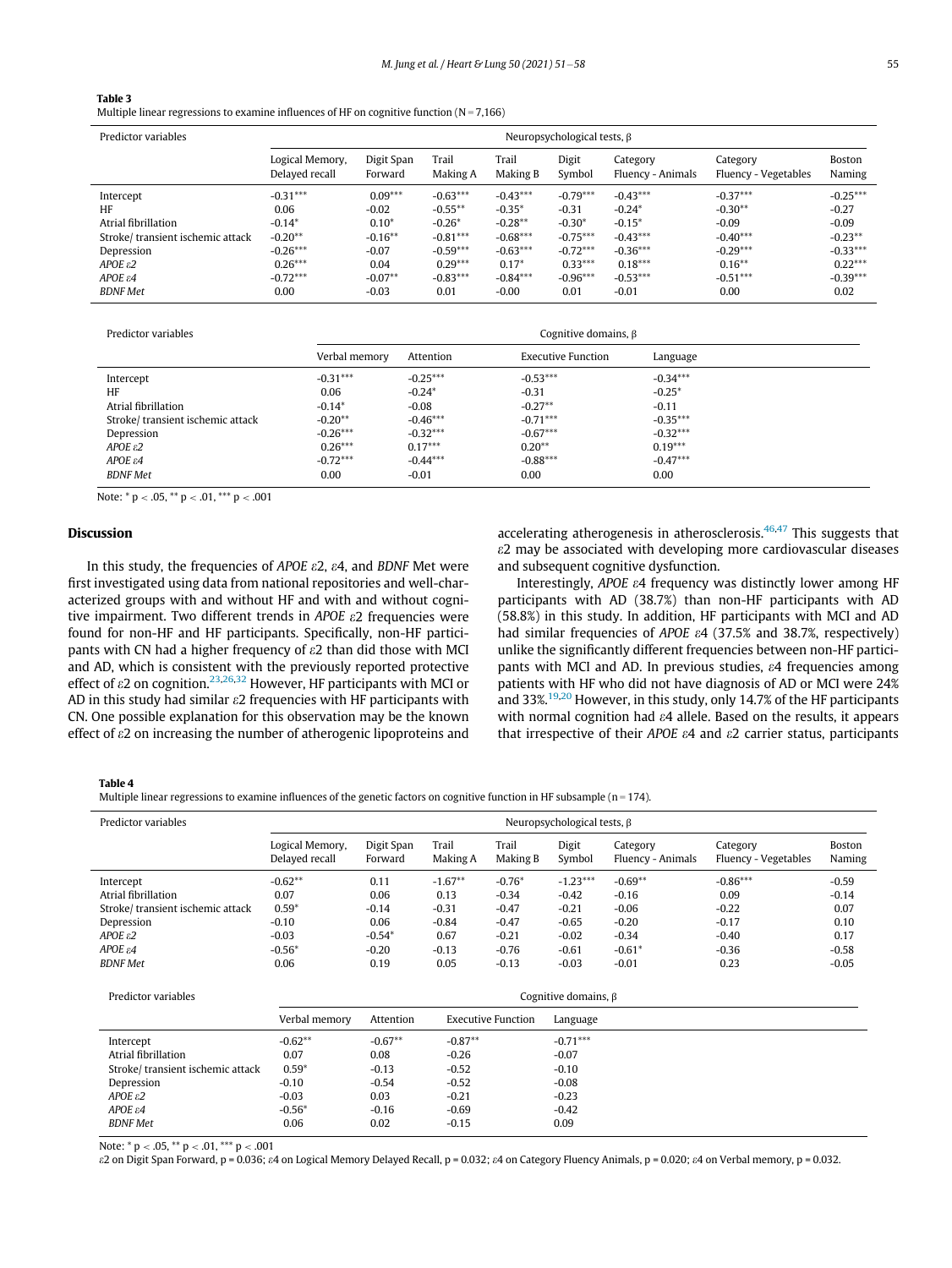with HF in this sample were more likely to have AD than those without HF. However, these results need to be confirmed in a larger study with more diverse sample.

In our comprehensive national data across the full cognitive spectrum (i.e., CN, MCI, and AD), the presence of HF was predictive of worse cognitive function after controlling for age, education, gender, comorbid conditions, and genetic factors (i.e., APOE  $\varepsilon$ 4 and  $\varepsilon$ 2 and BDNF Met). The specific domains affected were attention and language. Interestingly, however, verbal memory and executive function were not associated with the presence of HF in this pooled sample. This result somewhat contradicts previous literature that reported verbal memory was one of the most commonly impaired cognitive domains in HF.[4,](#page-6-3)[41](#page-6-26) The difference in our findings may be due to the small HF sample and the disproportionate distribution of CN, MCI, and AD in this national database.

HF is a serious chronic condition that frequently occurs with the other serious conditions such as atrial fibrillation, stroke, and depression. For example, atrial fibrillation and HF often co-exist as shown that 57% of HF patients had atrial fibrillation and 37% of patients with atrial fibrillation had HF from Framingham study.<sup>[48](#page-6-34)</sup> HF commonly co-exists with stroke, especially among older adults.<sup>[49](#page-6-35)</sup> Patients with HF had increased risks of developing both ischemic and hemorrhagic stroke in a 30-year follow-up study using Danish population-based medical registries.[50](#page-6-36) Depression is a common comorbid condition present over 20% of patients with  $HF<sup>51,52</sup>$  $HF<sup>51,52</sup>$  $HF<sup>51,52</sup>$  $HF<sup>51,52</sup>$  and the prevalence increases up to 42% in advanced HF.<sup>[52](#page-6-38)</sup> Each of these serious conditions is associated with decreased cognitive function. In the current study, these conditions were significant explanatory variables of cognitive function as well. In future studies, investigators need to consider the interaction of these comorbid conditions and their combined influence on cognitive function and interventions to minimize patients' risk of poor cognition.

Although the influences of APOE  $\varepsilon$ 2 and  $\varepsilon$ 4 in the pooled sample were consistent with previous literature,  $21-23,26,32$  $21-23,26,32$  $21-23,26,32$  $21-23,26,32$  $21-23,26,32$  in this HF subsample the analysis did not align with the previous literature. First, in this study  $APOE$   $\varepsilon$ 2 was predictive of better cognitive function in the pooled sample of 7166. However, among the 174 participants with HF,  $\varepsilon$ 2 was not predictive of better cognitive function. This may be because APOE  $\epsilon$ 2 has been known to influence vascular atheroscle-rotic changes that might lead to cognitive dysfunction.<sup>[46,](#page-6-32)[47](#page-6-33)</sup> Due to the low frequency of APOE  $\varepsilon$ 2 in the HF subsample, however, this conclusion should be interpreted with caution.

<span id="page-5-0"></span>Second, participants who had at least one  $\epsilon$ 4 allele performed worse on the cognitive domains of memory, attention, executive function, and language in the pooled sample of this study. In our HF subsample, however, HF participants who had at least one  $\varepsilon$ 4 allele had worse memory, but no statistically significant worse cognitive function of attention, executive function, and language. This might suggest a more direct impact of APOE  $\varepsilon$ 4 on memory function among participants with HF. These findings, however, should be interpreted with caution due to the limitations of relying on a single memory measure (i.e., Logical Memory Delayed Recall), the small sample size of HF participants, and the AD-focused cohort in which these relationships were studied.

<span id="page-5-2"></span><span id="page-5-1"></span>BDNF Met frequencies were similar across the participants with and without HF and with and without cognitive impairment (i.e., AD and MCI). In addition, presence of Met allele was not predictive of cognitive function in the pooled sample as well as in the HF subsample. The preexisting literature is not in agreement regarding the rela-tionship between BDNF Met and cognitive function.<sup>[53](#page-6-39)</sup> Prior work reports that Met allele was associated with poor episodic memory and abnormal activation of the hippocampal area among healthy adults and adults with schizophrenia, but was not associated with other cognitive domains (e.g., semantic and working memory, execu-tive function).<sup>[33](#page-6-20),[54](#page-6-40)</sup> However, in recent meta-analytic studies, no association was found between BDNF Val66Met and cognitive function

among healthy adults $55$  and patients with neuropsychiatric condi-tions.<sup>[56](#page-7-1)</sup> The inconsistencies may stem from the fact that BDNF is one of the most widely spread neurotrophins in the brain. Hence, the many factors that could influence its effect need to be considered (e.g., race, age, gender, ethnicity, environmental factors, gene-gene interactions).<sup>[57](#page-7-2)</sup> Furthermore, some evidence indicates that the BDNF Met allele is associated with worse cognitive changes (i.e., perceptual speed) over 13 years of follow-up among healthy older adults $58,59$  $58,59$ and more memory decline over three years in the prodromal AD stages.<sup>[35](#page-6-42)</sup> This highlights the need for longitudinal studies of the relationship between presence of BDNF Met allele and cognitive function among patients with HF.

The study results are limited by the use of self-reported race data and the inclusion of participants with White race only. Although there is a high concordance between self-reported race and genetically-determined race (over  $90\%)$ <sup>[60](#page-7-0)</sup> it is possible that the results may be less accurate compared to those obtained by analyzing the allele frequencies according to genetically-determined ancestry. The limited focus on participants with White race also prevents generalization to other races.

In conclusion, despite these limitations, this study found that the frequencies of APOE  $\epsilon$ 2 and  $\epsilon$ 4 were different between participants with HF and without HF. APOE  $\varepsilon$ 2 and BDNF Met were not associated with cognitive function in HF. The presence of HF was associated with worse cognitive performance in attention and language after adjusting for APOE  $\varepsilon$ 2,  $\varepsilon$ 4, age, education, gender, and comorbidities in this sample.

Among participants with HF, APOE  $\varepsilon$ 4 was associated with worse memory. The underlying mechanisms of poor cognitive function and any genetic contributions in HF may need more in-depth examination including effects of the common and major comorbid conditions (e.g., atrial fibrillation, stroke, and depression) on cognition among patients with HF. Clinicians need to assess patients with HF for atrial fibrillation, stroke, and depression and their combined influence on cognition. Prospective longitudinal studies with larger HF samples that have a well-defined ancestry are needed to elucidate mechanisms of cognitive dysfunction that may have treatment implications.

### Declaration of Competing Interest

None.

## Acknowledgment

This study is funded by the National Alzheimer's Coordinating Center Junior Investigator Award (NACC 2017-JI-04, NIA [U01](#page-5-0) [AG016976,](#page-5-0) NIA [P30 AG010133\)](#page-5-0) and the Sigma Theta Tau International Alpha Chapter Research Grant. The first author prepared this manuscript during the Indiana University School of Nursing Center for Enhancing Quality of Life in Chronic Illness Postdoctoral Fellow-ship and National Institute of Nursing Research grant ([R01](#page-5-1) [NR016116\)](#page-5-1).

The NACC database is funded by NIA/NIH Grant [U01 AG016976.](#page-5-2) NACC data are contributed by the NIA-funded ADCs: [P30 AG019610](#page-5-2) (PI Eric Reiman, MD), [P30 AG013846](#page-5-2) (PI Neil Kowall, MD), [P30](#page-5-2) [AG062428-01](#page-5-2) (PI James Leverenz, MD) [P50 AG008702](#page-5-2) (PI Scott Small, MD), [P50 AG025688](#page-5-2) (PI Allan Levey, MD, PhD), [P50 AG047266](#page-5-2) (PI Todd Golde, MD, PhD), [P30 AG010133](#page-5-2) (PI Andrew Saykin, PsyD), [P50](#page-5-2) [AG005146](#page-5-2) (PI Marilyn Albert, PhD), [P30 AG062421-01](#page-5-2) (PI Bradley Hyman, MD, PhD), [P30 AG062422-01](#page-5-2) (PI Ronald Petersen, MD, PhD), [P50 AG005138](#page-5-2) (PI Mary Sano, PhD), [P30 AG008051](#page-5-2) (PI Thomas Wisniewski, MD), [P30 AG013854](#page-5-2) (PI Robert Vassar, PhD), [P30 AG008017](#page-5-2) (PI Jeffrey Kaye, MD), [P30 AG010161](#page-5-2) (PI David Bennett, MD), [P50](#page-5-2) [AG047366](#page-5-2) (PI Victor Henderson, MD, MS), [P30 AG010129](#page-5-2) (PI Charles DeCarli, MD), [P50 AG016573](#page-5-2) (PI Frank LaFerla, PhD), [P30 AG062429-](#page-5-2) [01\(](#page-5-2)PI James Brewer, MD, PhD), [P50 AG023501](#page-5-2) (PI Bruce Miller, MD),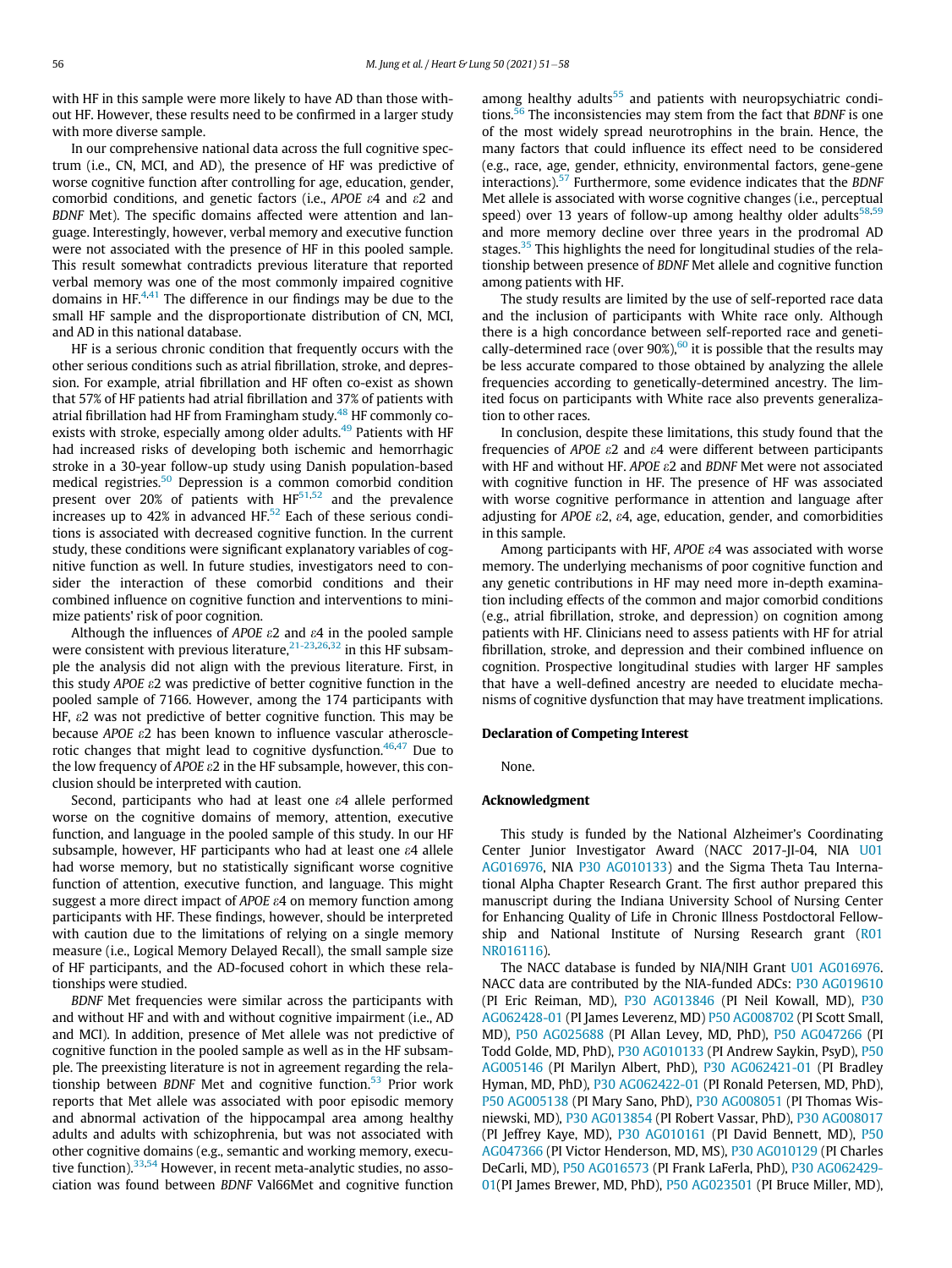<span id="page-6-15"></span><span id="page-6-11"></span>[P30 AG035982](#page-5-2) (PI Russell Swerdlow, MD), [P30 AG028383](#page-5-2) (PI Linda Van Eldik, PhD), [P30 AG053760](#page-5-2) (PI Henry Paulson, MD, PhD), [P30](#page-5-2) [AG010124](#page-5-2) (PI John Trojanowski, MD, PhD), [P50 AG005133](#page-5-2) (PI Oscar Lopez, MD), [P50 AG005142](#page-5-2) (PI Helena Chui, MD), [P30 AG012300](#page-5-2) (PI Roger Rosenberg, MD), [P30 AG049638](#page-5-2) (PI Suzanne Craft, PhD), [P50](#page-5-2) [AG005136](#page-5-2) (PI Thomas Grabowski, MD), [P30 AG062715-01](#page-5-2) (PI Sanjay Asthana, MD, FRCP), [P50 AG005681](#page-5-2) (PI John Morris, MD), [P50](#page-5-2) [AG047270](#page-5-2) (PI Stephen Strittmatter, MD, PhD).

<span id="page-6-18"></span><span id="page-6-13"></span><span id="page-6-12"></span>The Alzheimer's Disease Genetics Consortium supported collection and genotyping of samples used in this study through National Institute on Aging (NIA) grants [U01AG032984](#page-5-2) and [RC2AG036528.](#page-5-2)

<span id="page-6-14"></span>Data for this study were prepared, archived, and distributed by the National Institute on Aging Alzheimer's Disease Data Storage Site (NIAGADS) at the University of Pennsylvania [\(U24-AG041689-01\)](#page-5-2)

<span id="page-6-19"></span><span id="page-6-17"></span><span id="page-6-16"></span>Samples from the National Centralized Repository for Alzheimer's Disease and Related Dementias (NCRAD), which receives government support under a cooperative agreement grant [\(U24 AG21886\)](#page-5-2) awarded by the National Institute on Aging (NIA), were used in this study. We thank contributors who collected samples used in this study, as well as patients and their families, whose help and participation made this work possible.

#### <span id="page-6-42"></span><span id="page-6-21"></span><span id="page-6-20"></span><span id="page-6-0"></span>References

- 1. [Benjamin EJ, Muntner P, Alonso A, et al. Heart disease and stroke statistics; 2019](http://refhub.elsevier.com/S0147-9563(20)30274-0/sbref0001) [update: a report from the American Heart Association.](http://refhub.elsevier.com/S0147-9563(20)30274-0/sbref0001) Circulation. 2019;139(10): e56–[e528.](http://refhub.elsevier.com/S0147-9563(20)30274-0/sbref0001)
- <span id="page-6-1"></span>2. [Pressler SJ, Kim J, Riley P, Ronis DL, Gradus-Pizlo I. Memory dysfunction, psycho](http://refhub.elsevier.com/S0147-9563(20)30274-0/sbref0002)[motor slowing, and decreased executive function predict mortality in patients](http://refhub.elsevier.com/S0147-9563(20)30274-0/sbref0002) [with heart failure and low ejection fraction.](http://refhub.elsevier.com/S0147-9563(20)30274-0/sbref0002) *J Card Fail*. 2010;16(9):750-760.
- <span id="page-6-22"></span><span id="page-6-2"></span>3. [Lee CS, Moser DK, Lennie TA, Riegel B. Event-free survival in adults with heart fail](http://refhub.elsevier.com/S0147-9563(20)30274-0/sbref0003)[ure who engage in self-care management.](http://refhub.elsevier.com/S0147-9563(20)30274-0/sbref0003) Heart & Lung. 2011;40(1):12–20.
- <span id="page-6-23"></span><span id="page-6-3"></span>4. [Pressler SJ, Subramanian U, Kareken D, et al. Cognitive de](http://refhub.elsevier.com/S0147-9563(20)30274-0/sbref0004)ficits in chronic heart failure. Nurs Res[. 2010;59\(2\):127](http://refhub.elsevier.com/S0147-9563(20)30274-0/sbref0004)–139.
- <span id="page-6-24"></span><span id="page-6-5"></span>5. [Vogels RL, Scheltens P, Schroeder](http://refhub.elsevier.com/S0147-9563(20)30274-0/sbref0005)-[Tanka JM, Weinstein HC. Cognitive impairment](http://refhub.elsevier.com/S0147-9563(20)30274-0/sbref0005) [in heart failure: a systematic review of the literature.](http://refhub.elsevier.com/S0147-9563(20)30274-0/sbref0005) Eur J Heart Fail. 2007;9 [\(5\):440](http://refhub.elsevier.com/S0147-9563(20)30274-0/sbref0005)–449.
- <span id="page-6-25"></span>6. [Dodson JA, Truong T-TN, Towle VR, Kerins G, Chaudhry SI. Cognitive impairment in](http://refhub.elsevier.com/S0147-9563(20)30274-0/sbref0006) [older adults with heart failure: prevalence, documentation, and impact on out](http://refhub.elsevier.com/S0147-9563(20)30274-0/sbref0006)comes. Am J Med[. 2013;126\(2\):120](http://refhub.elsevier.com/S0147-9563(20)30274-0/sbref0006)–126.
- <span id="page-6-26"></span>7. [Roy B, Woo MA, Wang DJ, Fonarow GC, Harper RM, Kumar R. Reduced regional](http://refhub.elsevier.com/S0147-9563(20)30274-0/sbref0007) cerebral blood fl[ow in patients with heart failure.](http://refhub.elsevier.com/S0147-9563(20)30274-0/sbref0007) Eur J Heart Fail. 2017;19 [\(10\):1294](http://refhub.elsevier.com/S0147-9563(20)30274-0/sbref0007)–1302.
- <span id="page-6-28"></span>8. [Siachos T, Vanbakel A, Feldman DS, Uber W, Simpson KN, Pereira NL. Silent strokes](http://refhub.elsevier.com/S0147-9563(20)30274-0/sbref0008) [in patients with heart failure.](http://refhub.elsevier.com/S0147-9563(20)30274-0/sbref0008) J Card Fail. 2005;11(7):485–489.
- <span id="page-6-29"></span>9. [Jesus PA, Vieira-de-Melo RM, Reis FJ, et al. Cognitive dysfunction in congestive](http://refhub.elsevier.com/S0147-9563(20)30274-0/sbref0009) [heart failure: transcranial Doppler evidence of microembolic etiology.](http://refhub.elsevier.com/S0147-9563(20)30274-0/sbref0009) Arq Neuropsiquiatr[. 2006;64\(2A\):207](http://refhub.elsevier.com/S0147-9563(20)30274-0/sbref0009)–210.
- <span id="page-6-30"></span><span id="page-6-4"></span>10. [Woo MA, Macey PM, Fonarow GC, Hamilton MA, Harper RM. Regional brain gray](http://refhub.elsevier.com/S0147-9563(20)30274-0/sbref0010) [matter loss in heart failure.](http://refhub.elsevier.com/S0147-9563(20)30274-0/sbref0010) J Appl Physiol. 2003;95(2):677–684.
- <span id="page-6-31"></span>11. [Woo MA, Kumar R, Macey PM, Fonarow GC, Harper RM. Brain injury in autonomic,](http://refhub.elsevier.com/S0147-9563(20)30274-0/sbref0011) [emotional, and cognitive regulatory areas in patients with heart failure.](http://refhub.elsevier.com/S0147-9563(20)30274-0/sbref0011) J Card Fail. [2009;15\(3\):214](http://refhub.elsevier.com/S0147-9563(20)30274-0/sbref0011)–223.
- 12. [Woo MA, Ogren JA, Abouzeid CM, et al. Regional hippocampal damage in heart fail](http://refhub.elsevier.com/S0147-9563(20)30274-0/sbref0012)ure. Eur J Heart Fail[. 2015;17\(5\):494](http://refhub.elsevier.com/S0147-9563(20)30274-0/sbref0012)–500.
- <span id="page-6-32"></span>13. [Woo MA, Macey PM, Keens PT, et al. Functional abnormalities in brain areas that](http://refhub.elsevier.com/S0147-9563(20)30274-0/sbref0013) [mediate autonomic nervous system control in advanced heart failure.](http://refhub.elsevier.com/S0147-9563(20)30274-0/sbref0013) J Card Fail. [2005;11\(6\):437](http://refhub.elsevier.com/S0147-9563(20)30274-0/sbref0013)–446.
- <span id="page-6-33"></span><span id="page-6-6"></span>14. [Bennett SJ, Sauv](http://refhub.elsevier.com/S0147-9563(20)30274-0/sbref0014)é [MJ, Shaw RM. A conceptual model of cognitive de](http://refhub.elsevier.com/S0147-9563(20)30274-0/sbref0014)ficits in chronic heart failure. J Nurs Scholarsh[. 2005;37\(3\):222](http://refhub.elsevier.com/S0147-9563(20)30274-0/sbref0014)–228.
- <span id="page-6-34"></span><span id="page-6-27"></span>15. [Sauve MJ, Lewis WR, Blankenbiller M, Rickabaugh B, Pressler SJ. Cognitive impair](http://refhub.elsevier.com/S0147-9563(20)30274-0/sbref0015) [ments in chronic heart failure: a case controlled study.](http://refhub.elsevier.com/S0147-9563(20)30274-0/sbref0015) J Card Fail. 2009;15(1):1– [10.](http://refhub.elsevier.com/S0147-9563(20)30274-0/sbref0015)
- <span id="page-6-35"></span>16. [Pressler SJ, Subramanian U, Kareken D, et al. Cognitive de](http://refhub.elsevier.com/S0147-9563(20)30274-0/sbref0016)ficits and health-related [quality of life in chronic heart failure.](http://refhub.elsevier.com/S0147-9563(20)30274-0/sbref0016) J Cardiovasc Nurs. 2010;25(3):189–198. 17. [Gottesman RF, Grega MA, Bailey MM, et al. Association between hypotension, low](http://refhub.elsevier.com/S0147-9563(20)30274-0/sbref0017)
- <span id="page-6-36"></span>[ejection fraction and cognitive performance in cardiac patients.](http://refhub.elsevier.com/S0147-9563(20)30274-0/sbref0017) Behav Neurol.  $2010:22(1-2):63-71.$  $2010:22(1-2):63-71.$  $2010:22(1-2):63-71.$
- <span id="page-6-38"></span><span id="page-6-37"></span>18. [Hoth KF, Poppas A, Ellison KE, et al. Link between change in cognition and left ven](http://refhub.elsevier.com/S0147-9563(20)30274-0/sbref0018)[tricular function following cardiac resynchronization therapy.](http://refhub.elsevier.com/S0147-9563(20)30274-0/sbref0018) J Cardiopulm Rehabil Prev[. 2010;30\(6\):401](http://refhub.elsevier.com/S0147-9563(20)30274-0/sbref0018)–408.
- <span id="page-6-39"></span><span id="page-6-7"></span>19. [Pressler SJ, Harrison JM, Titler M, et al. APOE](http://refhub.elsevier.com/S0147-9563(20)30274-0/sbref0019)  $\varepsilon$ [4 and memory among patients with](http://refhub.elsevier.com/S0147-9563(20)30274-0/sbref0019) heart failure. West J Nurs Res[. 2017;39\(4\):455](http://refhub.elsevier.com/S0147-9563(20)30274-0/sbref0019)–472.
- <span id="page-6-40"></span><span id="page-6-8"></span>20. [Vogels RL, Oosterman JM, Van Harten B, et al. Pro](http://refhub.elsevier.com/S0147-9563(20)30274-0/sbref0020)file of cognitive impairment in [chronic heart failure.](http://refhub.elsevier.com/S0147-9563(20)30274-0/sbref0020) J Am Geriatr Soc. 2007;55(11):1764–1770.
- <span id="page-6-41"></span><span id="page-6-9"></span>21. Karch CM, Goate AM. Alzheimer'[s disease risk genes and mechanisms of disease](http://refhub.elsevier.com/S0147-9563(20)30274-0/sbref0021) pathogenesis. Biol Psychiatry[. 2015;77\(1\):43](http://refhub.elsevier.com/S0147-9563(20)30274-0/sbref0021)–51.
- <span id="page-6-10"></span>22. [Ridge PG, Hoyt KB, Boehme K, et al. Assessment of the genetic variance of late](http://refhub.elsevier.com/S0147-9563(20)30274-0/sbref0022)onset Alzheimer's disease. Neurobiol Aging[. 2016;41\(200\). e213-200.e220.](http://refhub.elsevier.com/S0147-9563(20)30274-0/sbref0022)
- 23. [Corder E, Saunders A, Strittmatter W, et al. Gene dose of apolipoprotein E type 4](http://refhub.elsevier.com/S0147-9563(20)30274-0/sbref0023) [allele and the risk of Alzheimer's disease in late onset families.](http://refhub.elsevier.com/S0147-9563(20)30274-0/sbref0023) Science. 1993;261 [\(5123\):921](http://refhub.elsevier.com/S0147-9563(20)30274-0/sbref0023)–923.
- 24. [Raber J, Huang Y, Ashford JW. ApoE genotype accounts for the vast majority of AD](http://refhub.elsevier.com/S0147-9563(20)30274-0/sbref0024) [risk and AD pathology.](http://refhub.elsevier.com/S0147-9563(20)30274-0/sbref0024) Neurobiol Aging. 2004;25(5):641–650.
- 25. [Kim J, Basak JM, Holtzman DM. The role of apolipoprotein E in Alzheimer's disease.](http://refhub.elsevier.com/S0147-9563(20)30274-0/sbref0025) Neuron[. 2009;63\(3\):287](http://refhub.elsevier.com/S0147-9563(20)30274-0/sbref0025)–303.
- 26. [Farrer LA, Cupples LA, Haines JL, et al. Effects of age, sex, and ethnicity on the asso](http://refhub.elsevier.com/S0147-9563(20)30274-0/sbref0026)[ciation between apolipoprotein E genotype and Alzheimer disease: a meta-analy](http://refhub.elsevier.com/S0147-9563(20)30274-0/sbref0026)sis. JAMA[. 1997;278\(16\):1349](http://refhub.elsevier.com/S0147-9563(20)30274-0/sbref0026)–1356.
- 27. [Risacher SL, Kim S, Shen L, et al. The role of apolipoprotein E \(APOE\) genotype in](http://refhub.elsevier.com/S0147-9563(20)30274-0/sbref0027) [early mild cognitive impairment \(E-MCI\).](http://refhub.elsevier.com/S0147-9563(20)30274-0/sbref0027) Front Aging Neurosci. 2013;5:11.
- 28. [Boyle PA, Buchman AS, Wilson RS, Kelly JF, Bennett DA. The APOE](http://refhub.elsevier.com/S0147-9563(20)30274-0/sbref0028)& [4 allele is asso](http://refhub.elsevier.com/S0147-9563(20)30274-0/sbref0028)[ciated with incident mild cognitive impairment among community-dwelling older](http://refhub.elsevier.com/S0147-9563(20)30274-0/sbref0028) persons. [Neuroepidemiology](http://refhub.elsevier.com/S0147-9563(20)30274-0/sbref0028). 2010;34(1):43-49.
- 29. [Bertram L, McQueen MB, Mullin K, Blacker D, Tanzi RE. Systematic meta-analyses](http://refhub.elsevier.com/S0147-9563(20)30274-0/sbref0029) [of Alzheimer disease genetic association studies: the AlzGene database.](http://refhub.elsevier.com/S0147-9563(20)30274-0/sbref0029) Nat. Genet.. [2007;39\(1\):17](http://refhub.elsevier.com/S0147-9563(20)30274-0/sbref0029)–23.
- 30. [Naj AC, Schellenberg GD. Consortium AsDG. Genomic variants, genes, and path](http://refhub.elsevier.com/S0147-9563(20)30274-0/sbref0030)[ways of Alzheimer's disease: an overview.](http://refhub.elsevier.com/S0147-9563(20)30274-0/sbref0030) Am J Med Genet Part B. 2017;174(1):5– [26.](http://refhub.elsevier.com/S0147-9563(20)30274-0/sbref0030)
- 31. [Corbo RM, Scacchi R. Apolipoprotein E \(APOE\) allele distribution in the world. Is](http://refhub.elsevier.com/S0147-9563(20)30274-0/sbref0031) APOE\* 4 a 'thrifty''allele. Ann Hum Genet[. 1999;63\(4\):301](http://refhub.elsevier.com/S0147-9563(20)30274-0/sbref0031)–310.
- 32. [Corder E, Saunders A, Risch N, Strittmatterl W, Schmechel D. Protective effect of](http://refhub.elsevier.com/S0147-9563(20)30274-0/sbref0032) [apolipoprotein E type 2 allele for late onset.](http://refhub.elsevier.com/S0147-9563(20)30274-0/sbref0032) Nat Genet. 1994;7:180–184.
- 33. [Egan MF, Kojima M, Callicott JH, et al. The BDNF val66met polymorphism affects](http://refhub.elsevier.com/S0147-9563(20)30274-0/sbref0033) [activity-dependent secretion of BDNF and human memory and hippocampal func](http://refhub.elsevier.com/S0147-9563(20)30274-0/sbref0033)tion. Cell[. 2003;112\(2\):257](http://refhub.elsevier.com/S0147-9563(20)30274-0/sbref0033)–269.
- 34. [Dincheva I, Glatt CE, Lee FS. Impact of the BDNF Val66Met polymorphism on cogni](http://refhub.elsevier.com/S0147-9563(20)30274-0/sbref0034)[tion: implications for behavioral genetics.](http://refhub.elsevier.com/S0147-9563(20)30274-0/sbref0034) Neuroscientist. 2012;18(5):439–451.
- 35. [Lim YY, Villemagne VL, Laws SM, et al. Effect of BDNF Val66Met on memory decline](http://refhub.elsevier.com/S0147-9563(20)30274-0/sbref0035) [and hippocampal atrophy in prodromal Alzheimer](http://refhub.elsevier.com/S0147-9563(20)30274-0/sbref0035)'s disease: a preliminary study. PLoS ONE[. 2014;9\(1\):e86498.](http://refhub.elsevier.com/S0147-9563(20)30274-0/sbref0035)
- 36. [Lim YY, Villemagne VL, Laws SM, et al. APOE and BDNF polymorphisms moderate](http://refhub.elsevier.com/S0147-9563(20)30274-0/sbref0036) [amyloid \[beta\]-related cognitive decline in preclinical Alzheimer's disease.](http://refhub.elsevier.com/S0147-9563(20)30274-0/sbref0036) Mol Psychiatry[. 2015;20\(11\):1322](http://refhub.elsevier.com/S0147-9563(20)30274-0/sbref0036)–1328.
- 37. [Kim A, Fagan AM, Goate AM, et al. Lack of an association of BDNF Val66Met poly](http://refhub.elsevier.com/S0147-9563(20)30274-0/sbref0037)[morphism and plasma BDNF with hippocampal volume and memory.](http://refhub.elsevier.com/S0147-9563(20)30274-0/sbref0037) Cogn, Affect, Behav Neurosci[. 2015;15\(3\):625](http://refhub.elsevier.com/S0147-9563(20)30274-0/sbref0037)–643.
- 38. [Harris S, Fox H, Wright A, et al. The brain-derived neurotrophic factor Val66Met](http://refhub.elsevier.com/S0147-9563(20)30274-0/sbref0038) [polymorphism is associated with age-related change in reasoning skills.](http://refhub.elsevier.com/S0147-9563(20)30274-0/sbref0038) Mol Psychiatry[. 2006;11\(5\):505](http://refhub.elsevier.com/S0147-9563(20)30274-0/sbref0038)–513.
- 39. [Petryshen TL, Sabeti PC, Aldinger KA, et al. Population genetic study of the brain](http://refhub.elsevier.com/S0147-9563(20)30274-0/sbref0039)[derived neurotrophic factor \(BDNF\) gene.](http://refhub.elsevier.com/S0147-9563(20)30274-0/sbref0039) Mol Psychiatry. 2010;15(8):810–815.
- 40. [Pressler SJ, Titler M, Koelling T, et al. Nurse-enhanced computerized cognitive](http://refhub.elsevier.com/S0147-9563(20)30274-0/sbref0040) [training increases serum brain-derived neurotrophic factor levels and improves](http://refhub.elsevier.com/S0147-9563(20)30274-0/sbref0040) [working memory in heart failure.](http://refhub.elsevier.com/S0147-9563(20)30274-0/sbref0040) J Card Fail. 2015;21(8):630–641.
- 41. [Frey A, Sell R, Homola GA, et al. Cognitive de](http://refhub.elsevier.com/S0147-9563(20)30274-0/sbref0041)ficits and related brain lesions in [patients with chronic heart failure.](http://refhub.elsevier.com/S0147-9563(20)30274-0/sbref0041) JACC. 2018;6(7):583–592.
- 42. [Weintraub S, Salmon D, Mercaldo N, et al. The Alzheimer](http://refhub.elsevier.com/S0147-9563(20)30274-0/sbref0042)'s disease centers' uni[form data set \(UDS\): the neuropsychological test battery.](http://refhub.elsevier.com/S0147-9563(20)30274-0/sbref0042) Alzheimer Dis Assoc Disord[. 2009;23\(2\):91](http://refhub.elsevier.com/S0147-9563(20)30274-0/sbref0042)–101.
- 43. [Beekly DL, Ramos EM, Lee WW, et al. The National Alzheimer's Coordinating Cen](http://refhub.elsevier.com/S0147-9563(20)30274-0/sbref0043)[ter \(NACC\) database: the uniform data set.](http://refhub.elsevier.com/S0147-9563(20)30274-0/sbref0043) Alzheimer Dis Assoc Disord. 2007;21 [\(3\):249](http://refhub.elsevier.com/S0147-9563(20)30274-0/sbref0043)–258.
- 44. [Hosang GM, Shiles C, Tansey KE, McGuf](http://refhub.elsevier.com/S0147-9563(20)30274-0/sbref0045)fin P, Uher R. Interaction between stress [and the BDNF Val66Met polymorphism in depression: a systematic review and](http://refhub.elsevier.com/S0147-9563(20)30274-0/sbref0045) meta-analysis. BMC Med[. 2014;12\(1\):7.](http://refhub.elsevier.com/S0147-9563(20)30274-0/sbref0045)
- 45. [Montag C, Weber B, Fliessbach K, Elger C, Reuter M. The BDNF Val66Met polymor](http://refhub.elsevier.com/S0147-9563(20)30274-0/sbref0046)[phism impacts parahippocampal and amygdala volume in healthy humans: incre](http://refhub.elsevier.com/S0147-9563(20)30274-0/sbref0046)[mental support for a genetic risk factor for depression.](http://refhub.elsevier.com/S0147-9563(20)30274-0/sbref0046) Psychol Med. 2009;39 [\(11\):1831](http://refhub.elsevier.com/S0147-9563(20)30274-0/sbref0046)–1839.
- 46. [Lahoz C, Schaefer EJ, Cupples LA, et al. Apolipoprotein E genotype and cardiovascu-](http://refhub.elsevier.com/S0147-9563(20)30274-0/sbref0047)[lar disease in the Framingham Heart Study.](http://refhub.elsevier.com/S0147-9563(20)30274-0/sbref0047) Atherosclerosis. 2001;154(3):529–537.
- 47. [Kumar NT, Liestøl K, Løberg EM, Reims HM, Brorson S-H, Mæhlen J. The apolipo](http://refhub.elsevier.com/S0147-9563(20)30274-0/sbref0048)[protein E polymorphism and cardiovascular diseases](http://refhub.elsevier.com/S0147-9563(20)30274-0/sbref0048)—an autopsy study. Cardiovasc Pathol[. 2012;21\(6\):461](http://refhub.elsevier.com/S0147-9563(20)30274-0/sbref0048)–469.
- 48. [Santhanakrishnan R, Wang N, Larson MG, et al. Atrial](http://refhub.elsevier.com/S0147-9563(20)30274-0/sbref0049) fibrillation begets heart fail[ure and vice versa: temporal associations and differences in preserved versus](http://refhub.elsevier.com/S0147-9563(20)30274-0/sbref0049) [reduced ejection fraction.](http://refhub.elsevier.com/S0147-9563(20)30274-0/sbref0049) Circulation. 2016;133(5):484–492.
- **49.** [Roger VL. Heart failure as a risk factor for stroke: another facet of the heart](http://refhub.elsevier.com/S0147-9563(20)30274-0/sbref0050)–[brain](http://refhub.elsevier.com/S0147-9563(20)30274-0/sbref0050) connection. *J Card Fail.* 2019;25(6):448–449.
- 50. Adelborg K, Szépligeti S, Sundbøll J, et al. Risk of stroke in patients with heart failure. Stroke[. 2017;48\(5\):1161](http://refhub.elsevier.com/S0147-9563(20)30274-0/sbref0051)–1168.
- 51. [Freedland KE, Hesseler MJ, Carney RM, et al. Major depression and long-term sur](http://refhub.elsevier.com/S0147-9563(20)30274-0/sbref0052)[vival of patients with heart failure.](http://refhub.elsevier.com/S0147-9563(20)30274-0/sbref0052) Psychosom Med. 2016;78(8):896–903.
- 52. [Rutledge T, Reis VA, Linke SE, Greenberg BH, Mills PJ. Depression in heart failure: a](http://refhub.elsevier.com/S0147-9563(20)30274-0/sbref0053) [meta-analytic review of prevalence, intervention effects, and associations with](http://refhub.elsevier.com/S0147-9563(20)30274-0/sbref0053) clinical outcomes. J Am Coll Cardiol[. 2006;48\(8\):1527](http://refhub.elsevier.com/S0147-9563(20)30274-0/sbref0053)–1537.
- 53. Cabeza R, Nyberg L, Park DC. [Cognitive Neuroscience of aging: Linking cognitive and](http://refhub.elsevier.com/S0147-9563(20)30274-0/sbref0054) Cerebral Aging[. Oxford University Press; 2016.](http://refhub.elsevier.com/S0147-9563(20)30274-0/sbref0054)
- 54. [Dempster E, Toulopoulou T, McDonald C, et al. Association between BDNF val66](http://refhub.elsevier.com/S0147-9563(20)30274-0/sbref0055) [met genotype and episodic memory.](http://refhub.elsevier.com/S0147-9563(20)30274-0/sbref0055) Am J Med Genet Part B. 2005;134B(1):73–75.
- 55. [Harrisberger F, Spalek K, Smieskova R, et al. The association of the BDNF Val66Met](http://refhub.elsevier.com/S0147-9563(20)30274-0/sbref0056) [polymorphism and the hippocampal volumes in healthy humans: a joint meta](http://refhub.elsevier.com/S0147-9563(20)30274-0/sbref0056)[analysis of published and new data.](http://refhub.elsevier.com/S0147-9563(20)30274-0/sbref0056) Neurosci Biobehav Rev. 2014;42:267–278.